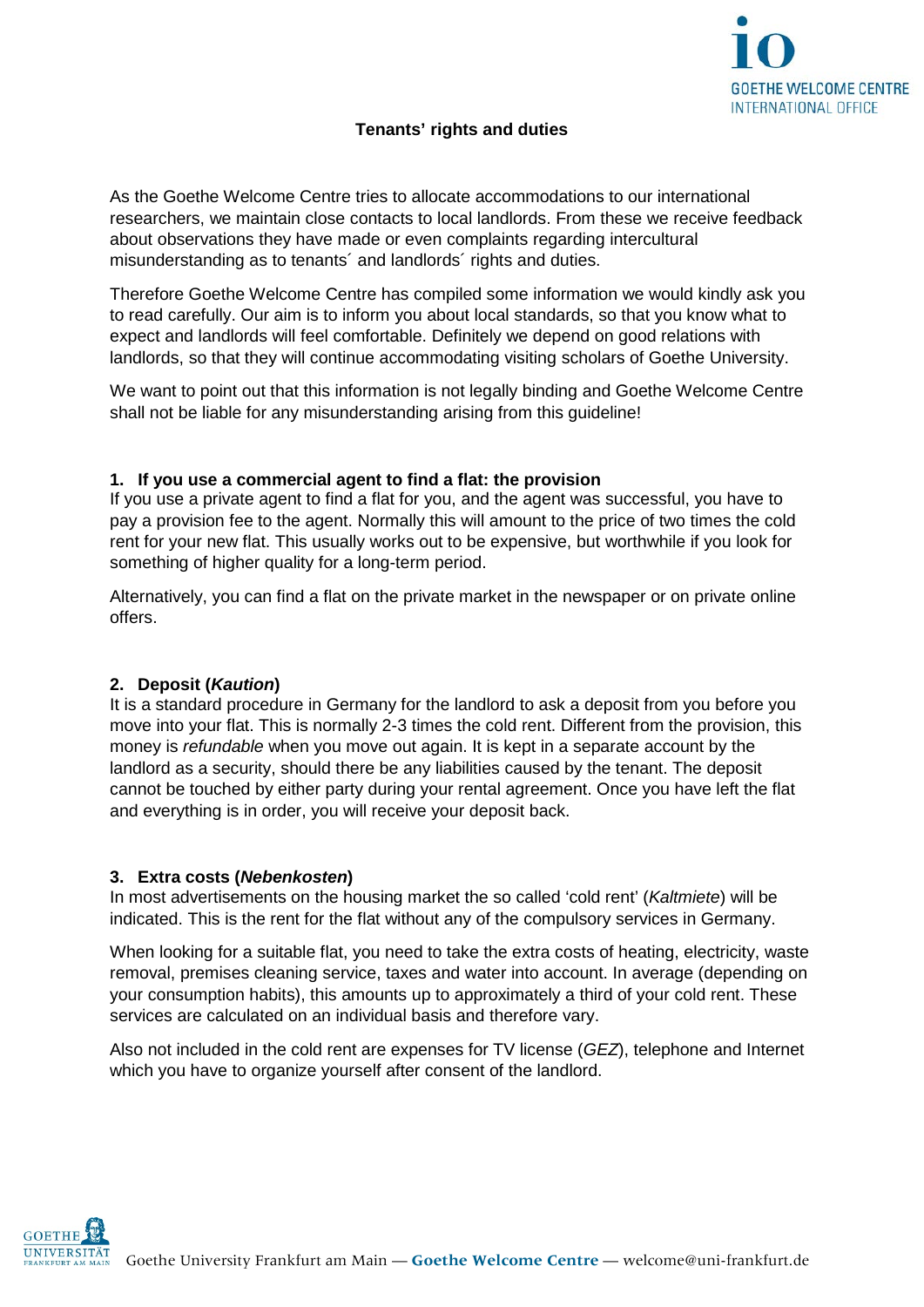

### **4. Notice period (***Kündigungsfrist***)**

Irrespective of the terms and agreed lease period in your contract, the tenant has the right to *terminate a contract with a three months notice period*.

On the other hand the landlord has the right to terminate a contract with due reasons only, i.e. he/she needs the flat him/herself or for close family, or unruly tenant behaviour. The three months notice period still applies in this case.

Such notice periods do not apply to short term rentals that come with individual notice periods according to the contract.

### **5. Tenant's rights**

The landlord is obliged to fix any defects in the house regarding the walls, heating, electricity, windows, water supply and drainage. Landlords have to keep the house in a liveable condition. Should this not be the case, the tenant has the right to detain part of the rent according to the damage´s impact on his quality of living. Whether this amount is appropriate, is often legally settled by lawyers in hindsight.

### **6. Tenant's duties**

It is the tenant's responsibility to keep the property maintained in the same state as when moving in. Damages caused by the tenant due to neglect, wrong heating and airing behaviour must be paid by the tenant and might be deduced from the deposit.

Please read the following guidelines on proper tenant behaviour carefully to avoid problems with your landlord. The Goethe Welcome Centre has compiled this guideline because we know by experience, that many German renting conventions are not internationally applicable and therefore knowledge about these rules cannot be taken for granted.

# **Airing/Heating**

Often drastic damages occur unnoticed due to unsuitable airing and heating habits (e.g. mould). Therefore we strongly recommend opening all windows widely *at least once a day* for about three minutes to fully air every room; even in winter. This is necessary for an exchange of humid air from inside and fresh and dry air from outside. To save energy you should not leave the windows ajar during the heating season. Especially when using the shower you should make sure to air the bathroom sufficiently. While airing radiators have to be turned off.

### **Heating costs**

With ever rising fuel prices heating costs should be kept in check. Especially when leaving the flat for a couple of days, you should adjust the heating to maintain only a minimum temperature of 10°C (level 1 or 2). Don't let the heating run on maximum while you are away or at night. After your return, the heating will warm the rooms adequately within very short time.

# **Drying of laundry**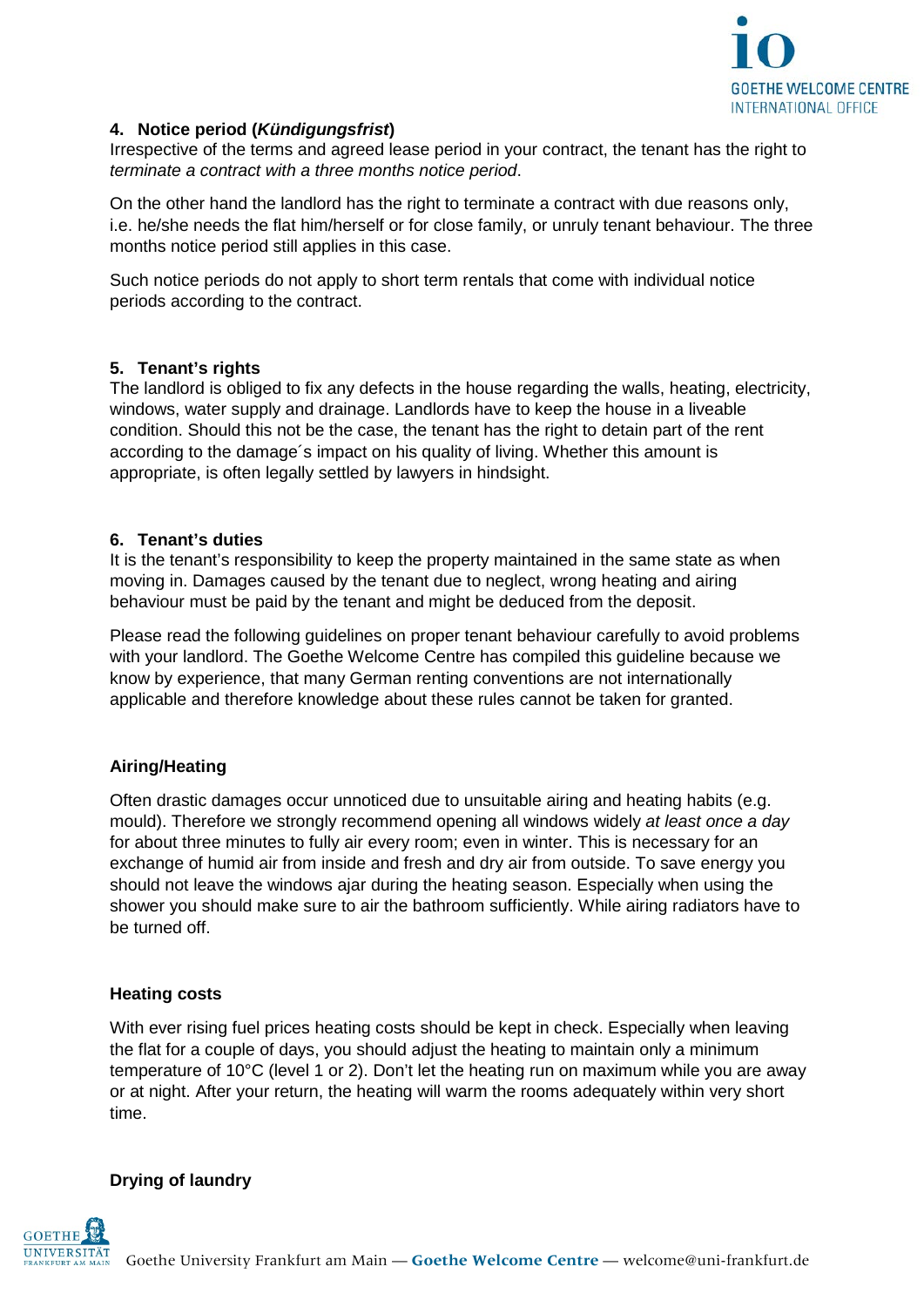

If the house you are living in does not have a separate room for drying the laundry, you will have to dry your laundry in your apartment. The room which you use for drying has to be aired regularly. The temperature in this room should be at least 20°C.

If you do not air and heat this room properly, you will risk mouldy walls and a major problem with the landlord. Mould attacks wallpaper and even walls quickly which leads to high renovation costs. These costs might be deducted from your deposit.

If your bathroom doesn't have a window, please use the extractor regularly and keep the door open to allow circulation of air.

# **Cooking**

If your flat is not equipped with a fume hood, you need to take special care to allow for airflow while cooking. We recommend closing the kitchen door, using lids on your pots and opening the kitchen windows after cooking to allow the fumes, vapour and smells to leave the kitchen.

Please do take extra cleaning care when using spices that might stain the kitchen equipment (e.g. curcuma and curry).

In certain instances there are also regulations about how often you are allowed to have a barbecue (never inside the flat or on the balcony) with regards to the smell of charcoal and roasting meat.

# **Saving electricity**

You can save electricity by buying a multiple-outlet power strip that has one button to switch off several devices at the same time. This you can switch off at night for instance. Avoid leaving gadgets like TV and computer on standby as this mode nevertheless consumes electricity.

# **Saving water**

If you do not use an electrical dish washer you can save water by doing the dish-washing inside a sink filled with hot water instead of washing it under running water. Toilets normally come with a two stages flushing system for you to choose how much water you want to send down the drain.

### **Separation of rubbish**

In Germany, there are strict laws and general standards on recycling. Each house provides facilities for different kinds of rubbish to varying extents. As a rule, paper, glass, tins, toxic waste like batteries and medicine, and degradable food leftovers should not go into the general black bin.

- There are collecting stations for **one-way bottles** (glass), **paper** and **clothes** all over the city.
- All **other bottles** (glass and plastic) can be given back at the supermarket where you will get a refund.
- **Batteries** can be handed back at most supermarkets, and **medicine** can be taken back by pharmacies.

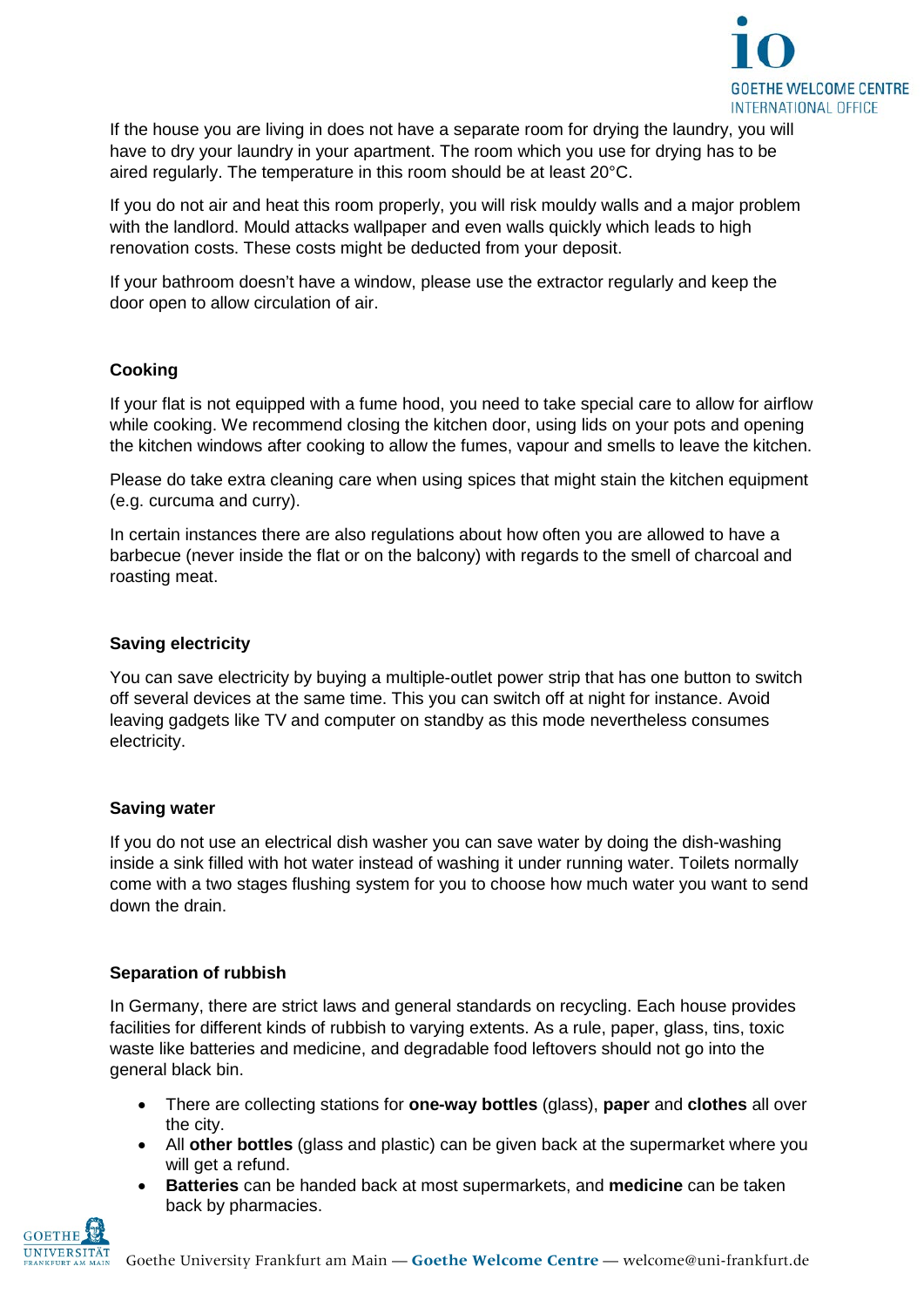

- Many houses provide brown bins (*Biomüll*) for **degradable/biological waste** like peels and leftovers. Here you should not add leftover meat. This goes into the regular black bin (*Restmüll*).
- It is your duty to collect the yellow bags (*Gelber Sack*) at the Residents' Registration Office (Rathaus or Bürgeramt) for any kind of **plastic packaging and aluminium foil**.

### **Noise**

The general rule in Germany is no noise Mon. to Fri. after 8.00 pm and before 7.00 am (*Abend- und Nachtruhe*). On Sat. the *Nachtruhe* lasts until 8.00 am and starts at 7.00 pm. On Mon. – Fri. from 1.00 to 3.00 pm you have to respect the mid-day silence (*Mittagsruhe*). On Sundays and any other holidays you have to spend the whole day without doing any noise (*Hausruhe*).

Noise generally includes music, using loud gadgets like drillers, mixers etc., hosting many guests, celebrating outside etc. If you occasionally have a party (also officially no noise after 10.00 pm), please inform your neighbours either by talking to them or with a small written note. This will be considered polite and could avoid unpleasant visits by the local police.

### **Maintenance**

Some houses require the tenants to do housekeeping duties, like sweeping the staircase or shovelling snow in winter. Normally, these duties are shared between all parties living in the house and your turn might be once a month only. Please check with your landlord about the regulations in your house. If you don´t fulfil your duty in snow shovelling, you will be liable in case somebody drops and gets hurt.

Moreover, your landlord expects you to clean the accommodation regularly. This is a prerequisite for being able to hand over your accommodation in the same state you have first entered it.

Vacuuming the carpets, cleaning windows, cleaning the tiled walls in bathrooms, cleaning bathtubs and toilets, cleaning of the kitchen, wiping the floors and sweeping dust from furniture will also be expected from single males. If you don´t have experience in cleaning, ask either the team of Goethe Welcome Centre or your landlord for information. Hiring cleaning personnel is not as common in Germany as it is in other parts of the world. Thus you might want to get acquainted with the secrets of domestic cleanliness before moving into any room or flat in Germany.

Please note that toilet paper has to be thrown into the toilet and that the toilet brush (*Klobürste*) has to be used regularly to erase all traces.

### **Painting the walls**

Usually you leave the flat in the same condition you entered it. If the walls were freshly painted, you will be expected to paint them before you move out. If the walls were not painted, you need not paint them when moving out. Yet, many landlords handle this issue leniently and you can have a different agreement with the tenant coming after you as well, but please be aware that painting the walls white might be required from you.